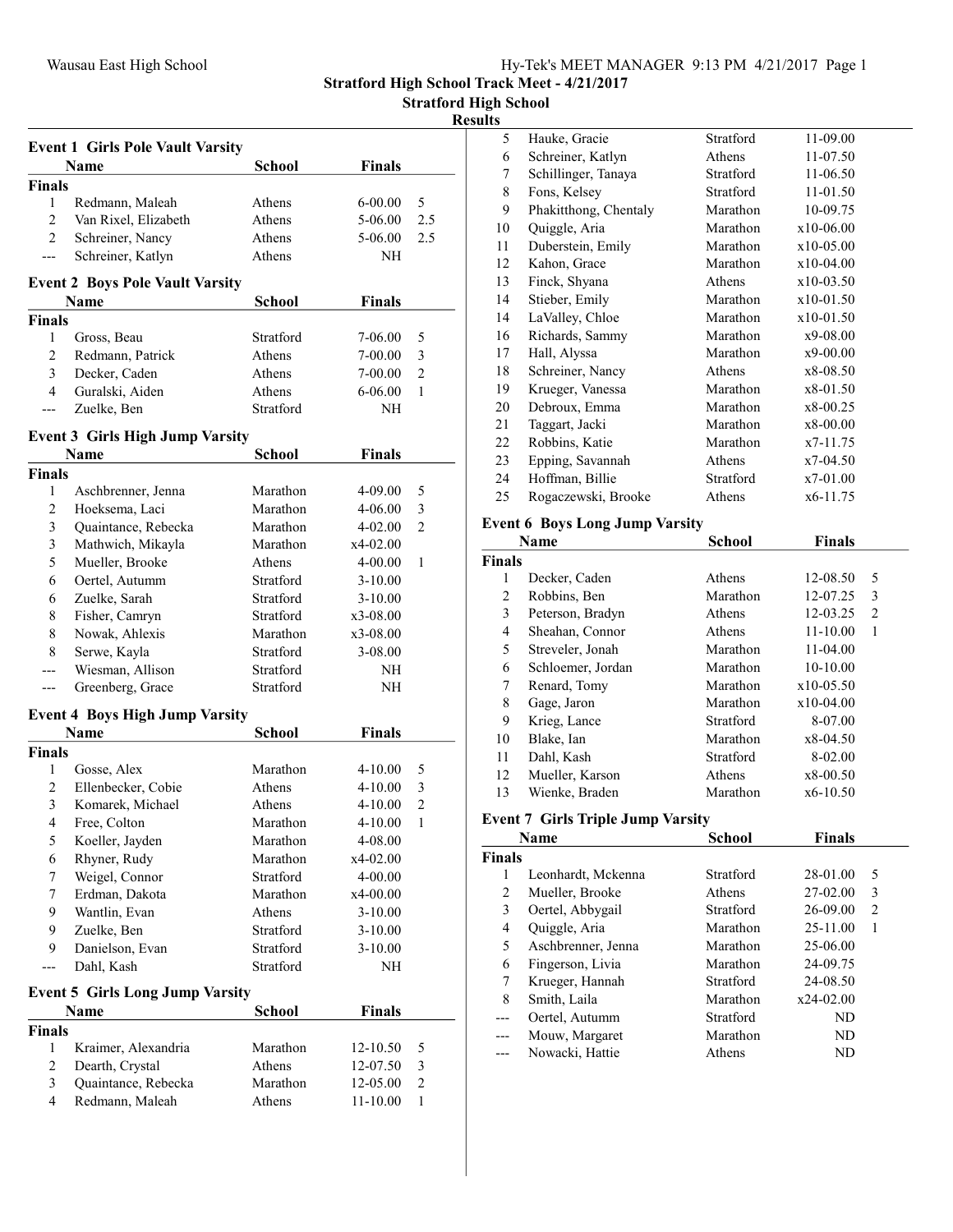Event 16 Boys 100 Meter Hurdles Varsity

Stratford High School Track Meet - 4/21/2017

Stratford High School

#### Results

|               | <b>Event 8 Boys Triple Jump Varsity</b>         |                  |               |                |
|---------------|-------------------------------------------------|------------------|---------------|----------------|
|               | Name                                            | School           | <b>Finals</b> |                |
| Finals        |                                                 |                  |               |                |
| 1             | Robbins, Ben                                    | Marathon         | 29-07.25      | 5              |
| 2             | Borchardt, Caleb                                | Athens           | 28-08.25      | 3              |
| 3             | Berens, Joe                                     | Marathon         | 26-05.25      | $\overline{c}$ |
|               | <b>Event 11 Girls Shot Put Varsity</b>          |                  |               |                |
|               | Name                                            | School           | Finals        |                |
| <b>Finals</b> |                                                 |                  |               |                |
| 1             | Hughes, Emily                                   | Stratford        | 26-03.00      | 5              |
| 2             | Folz, Alexis                                    | <b>Stratford</b> | 20-04.00      | 3              |
| 3             | Phakitthong, Ashley                             | Marathon         | 20-02.00      | $\overline{2}$ |
| 4             | Hall, Alyssa                                    | Marathon         | 20-00.00      | 0.5            |
| 4             | Voigt, Vanessa                                  | Marathon         | 20-00.00      | 0.5            |
| 6             | Reihle, Kaitlyn                                 | Athens           | 19-09.00      |                |
| 7             | Finck, Shyana                                   | Athens           | 18-09.00      |                |
| 8             | Burish, Jalyn                                   | Marathon         | x18-02.00     |                |
| 9             | Smith, Laila                                    | Marathon         | x17-11.25     |                |
| 10            | Lobner, Jersey                                  | Marathon         | x17-00.00     |                |
| 11            | Heironimus, Brianna                             | Marathon         | x16-01.25     |                |
| 12            | Nowacki, Hattie                                 | Athens           | 16-00.75      |                |
| 13            | LaValley, Chloe                                 | Marathon         | x16-00.50     |                |
| 14            | Rohland, Courtney                               | Marathon         | x13-09.00     |                |
| 15            | Debroux, Emma                                   | Marathon         | x12-04.00     |                |
| 16            | Robbins, Katie                                  | Marathon         | x11-05.00     |                |
|               |                                                 |                  |               |                |
|               | <b>Event 12 Boys Shot Put Varsity</b>           |                  |               |                |
|               | Name                                            | School           | Finals        |                |
| <b>Finals</b> |                                                 |                  |               |                |
| 1             | Drexler, Drey                                   | Stratford        | 36-09.00      | 5              |
| 2             | Gertschen, Brett                                | Marathon         | 31-11.00      | 3              |
| 3             | Gosse, Alex                                     | Marathon         | 27-11.00      | $\overline{2}$ |
| 4             | Zettler, Peyton                                 | Athens           | 16-09.00      | $\mathbf{1}$   |
|               | <b>Event 15 Girls 100 Meter Hurdles Varsity</b> |                  |               |                |
|               | Name                                            | School           | Finals        |                |
| <b>Finals</b> |                                                 |                  |               |                |
| 1             | Albrecht, Montana                               | Athens           | 19.54         | 5              |
| 2             | Quiggle, Aria                                   | Marathon         | 20.95         | 3              |
| 3             | Lobner, Jersey                                  | Marathon         | 21.37         | 2              |
| 4             | Hauke, Gracie                                   | Stratford        | 21.85         | 1              |
| 5             | Fisher, Camryn                                  | Stratford        | 22.04         |                |
| 6             | Soczka, Alyssa                                  | Stratford        | 22.11         |                |
| 7             | Finck, Shyana                                   | Athens           | 22.79         |                |
| $\,$ $\,$     | Nowak, Ahlexis                                  | Marathon         | 23.11         |                |
| 9             | Greenberg, Grace                                | Stratford        | x23.42        |                |
| 10            | Stieber, Emily                                  | Marathon         | x23.44        |                |
| 10            | Serwe, Kayla                                    | Stratford        | x23.44        |                |
| 12            | Heironimus, Brianna                             | Marathon         | x23.63        |                |
| 13            | Kahon, Grace                                    | Marathon         | x25.46        |                |
| 14            | Burish, Jalyn                                   | Marathon         | x26.61        |                |
|               |                                                 |                  |               |                |

|                         | <b>Name</b>                                  | <b>School</b>    | <b>Finals</b> |                |
|-------------------------|----------------------------------------------|------------------|---------------|----------------|
| Finals                  |                                              |                  |               |                |
| 1                       | Free, Colton                                 | Marathon         | 16.36         | 5              |
| $\overline{c}$          | Komarek, Michael                             | Athens           | 19.29         | 3              |
| $\overline{\mathbf{3}}$ | Ebner, Cole                                  | Stratford        | 20.67         | $\overline{c}$ |
| $\overline{\mathbf{4}}$ | Verdone, Antonio                             | Stratford        | 21.11         | $\mathbf{1}$   |
| 5                       | Rhyner, Rudy                                 | Marathon         | 21.69         |                |
| 6                       | Syring, Brock                                | Stratford        | 22.48         |                |
| 7                       | Danielson, Evan                              | Stratford        | x22.86        |                |
| 8                       | VanSchyndel, Jacob                           | Stratford        | x23.36        |                |
| 9                       | Radke, Connor                                | Stratford        | x24.27        |                |
| 10                      | Wienke, Braden                               | Marathon         | 27.62         |                |
|                         | <b>Event 17 Girls 100 Meter Dash Varsity</b> |                  |               |                |
|                         | Name                                         | <b>School</b>    | <b>Finals</b> |                |
| <b>Finals</b>           |                                              |                  |               |                |
| 1                       | Leonhardt, Mckenna                           | Stratford        | 14.99         | 5              |
| $\overline{c}$          | Kraimer, Alexandria                          | Marathon         | 15.06         | 3              |
| 3                       | Mathwich, Mikayla                            | Marathon         | 15.42         | 1.5            |
| $\overline{\mathbf{3}}$ | Redmann, Maleah                              | Athens           | 15.42         | 1.5            |
| 5                       | Quaintance, Rebecka                          | Marathon         | 15.44         |                |
| 6                       | Fons, Kelsey                                 | Stratford        | 15.47         |                |
| $\overline{7}$          | Aschbrenner, Jenna                           | Marathon         | x15.67        |                |
| $\,$ $\,$               | Phakitthong, Chentaly                        | Marathon         | x15.72        |                |
| 9                       | Dearth, Crystal                              | Athens           | 15.75         |                |
| 10                      | Lindner, Allison                             | <b>Stratford</b> | 15.76         |                |
| 11                      | Oertel, Autumm                               | Stratford        | x15.78        |                |
| 12                      | Wokatsch, Allison                            | Marathon         | x16.25        |                |
| 13                      | Yoder, Lily                                  | Stratford        | x16.64        |                |
| 14                      | Van Rixel, Elizabeth                         | Athens           | 16.94         |                |
| 15                      | Epping, Savannah                             | Athens           | x17.19        |                |
| 16                      | Holcomb, Lauren                              | Stratford        | x17.48        |                |
| 17                      | Schreiner, Nancy                             | Athens           | x17.69        |                |
| 18                      | Rogaczewski, Brooke                          | Athens           | x17.74        |                |
| 19                      | Seitz, Olivia                                | Stratford        | x17.78        |                |
| 20                      | Felzkowski, Dana                             | Athens           | x19.27        |                |
|                         | <b>Event 18 Boys 100 Meter Dash Varsity</b>  |                  |               |                |
|                         | <b>Name</b>                                  | <b>School</b>    | <b>Finals</b> |                |
| Finals                  |                                              |                  |               |                |
| 1                       | Redmann, Patrick                             | Athens           | 13.38         | 5              |
| $\overline{c}$          | Gross, Beau                                  | Stratford        | 13.59         | 3              |
| 3                       | Ellenbecker, Cobie                           | Athens           | 13.60         | $\overline{c}$ |
| $\overline{4}$          | Koeller, Jayden                              | Marathon         | 14.15         | $\mathbf{1}$   |

5 Gaulke, Luke Stratford 14.24 6 14.41 Schafer, Addison Stratford 7 x14.49 Weigel, Connor Stratford 8 Kopplin, Jed<br>
9 Borchardt, Caleb<br>
Athens
15.01 9 15.01 Borchardt, Caleb Athens 10 x15.18 Rueth, Logan Stratford 11 Berens, Joe Marathon 15.26 12 15.75 Gajewski, Noah Marathon 13 x15.87 Krieg, Lance Stratford 14 x16.09 Grabow, Sawyer Stratford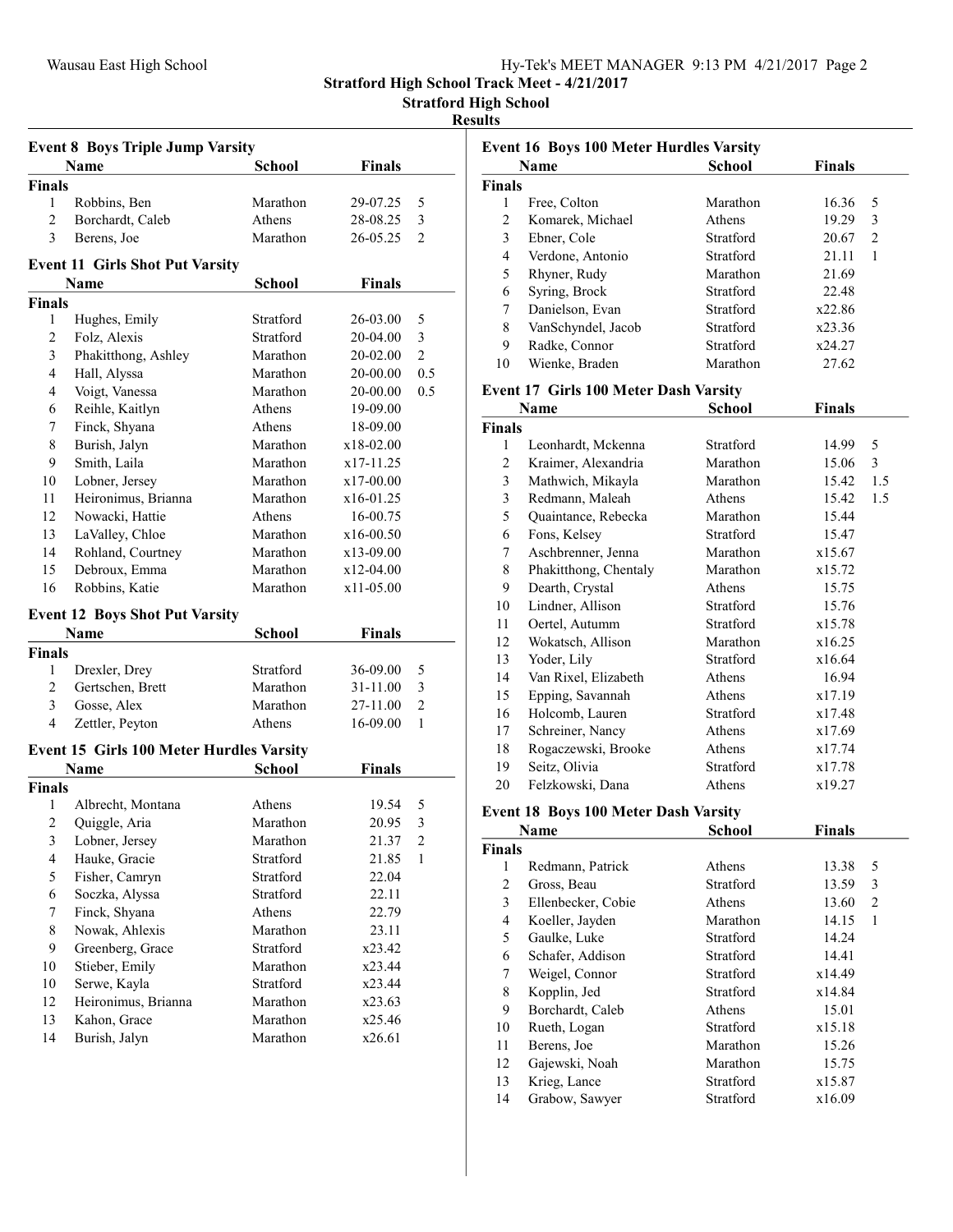| Hy-Tek's MEET MANAGER 9:13 PM 4/21/2017 Page 3 |  |  |
|------------------------------------------------|--|--|
|                                                |  |  |

Stratford High School Track Meet - 4/21/2017

Stratford High School

# Results

|               | Finals  (Event 18 Boys 100 Meter Dash Varsity) |                                      |                                                    |  |
|---------------|------------------------------------------------|--------------------------------------|----------------------------------------------------|--|
|               | Name                                           | <b>School</b>                        | <b>Finals</b>                                      |  |
| 15            | Syring, Brock                                  | Stratford                            | x16.26                                             |  |
| 16            | Dahl, Kaedyn                                   | Stratford                            | x16.37                                             |  |
| 17            | Duberstein, David                              | Marathon                             | x16.48                                             |  |
| 18            | Mueller, Karson                                | Athens                               | x17.22                                             |  |
| 19            | VanSchyndel, Jacob                             | Stratford                            | x17.94                                             |  |
| 20            | Daniels, Logan                                 | Athens                               | x19.53                                             |  |
|               | <b>Event 19 Girls 1600 Meter Run Varsity</b>   |                                      |                                                    |  |
|               | Name                                           | School                               | <b>Finals</b>                                      |  |
| <b>Finals</b> |                                                |                                      |                                                    |  |
| 1             | Reihle, Kaitlyn                                | Athens                               | 7:02.94<br>5                                       |  |
| 2             | Richards, Sammy                                | Marathon                             | 3<br>7:12.73                                       |  |
| 3             | Pietrowski, Piper                              | Marathon                             | 2<br>7:19.37                                       |  |
| 4             | Smith, Laila                                   | Marathon                             | 7:30.01<br>1                                       |  |
| 5             | Oertel, Megan                                  | Marathon                             | x7:38.19                                           |  |
| 6             | Heironimus, Brianna                            | Marathon                             | x7:42.10                                           |  |
|               | <b>Event 20 Boys 1600 Meter Run Varsity</b>    |                                      |                                                    |  |
|               | Name                                           | School                               | Finals                                             |  |
| <b>Finals</b> |                                                |                                      |                                                    |  |
| 1             | Schloemer, Jordan                              | Marathon                             | 6:04.61<br>5                                       |  |
| 2             | Peterson, Bradyn                               | Athens                               | 3<br>6:11.91                                       |  |
| 3             | Gosse, Alex                                    | Marathon                             | 2<br>6:12.06                                       |  |
| 4             | Renard, Tomy                                   | Marathon                             | 1<br>6:40.12                                       |  |
| 5             | Streveler, Jonah                               | Marathon                             | x6:51.73                                           |  |
| 6             | Danielson, Evan                                | Stratford                            | 6:51.84                                            |  |
| 7             | Gage, Jaron                                    | Marathon                             | x6:56.69                                           |  |
| 8             | Blake, Ian                                     | Marathon                             | x7:10.01                                           |  |
|               |                                                |                                      |                                                    |  |
|               | Event 21 Girls 4x200 Meter Relay Varsity       |                                      |                                                    |  |
|               | Team                                           | <b>Relay</b>                         | Finals                                             |  |
| <b>Finals</b> |                                                |                                      |                                                    |  |
| 1             | Athens                                         |                                      | 2:09.26<br>5                                       |  |
|               | 1) Albrecht, Montana                           | 2) Finck, Shyana                     |                                                    |  |
|               | 3) Schreiner, Katlyn                           |                                      | 4) Van Rixel, Elizabeth<br>3<br>2:10.92            |  |
| 2             | Marathon                                       |                                      |                                                    |  |
|               | 1) Duberstein, Emily<br>3) Phakitthong, Ashley |                                      | 2) Quaintance, Rebecka<br>4) Phakitthong, Chentaly |  |
| 3             | Stratford                                      |                                      | 2:12.33                                            |  |
|               | 1) Weiland, Janilee                            | 2) Hauke, Gracie                     |                                                    |  |
|               | 3) Fisher, Camryn                              | 4) Kauffman, Sydney                  |                                                    |  |
| 4             | Stratford                                      | В                                    | 2:15.64                                            |  |
|               | 1) Golbach, Lydia                              | 2) Zuelke, Sarah                     |                                                    |  |
|               | 3) Wiesman, Allison                            | 4) Soczka, Alyssa                    |                                                    |  |
| 5             | Marathon                                       | В                                    | 2:18.59                                            |  |
|               | 1) LaValley, Chloe                             |                                      |                                                    |  |
|               | 3) Kahon, Grace                                | 2) Hall, Alyssa<br>4) Lobner, Jersey |                                                    |  |
|               | Event 22 Boys 4x200 Meter Relay Varsity        |                                      |                                                    |  |
|               |                                                |                                      |                                                    |  |

| Team              | Relav           | <b>Finals</b>     |     |  |
|-------------------|-----------------|-------------------|-----|--|
| <b>Finals</b>     |                 |                   |     |  |
| Marathon          |                 | 2:02.72           | - 5 |  |
| 1) Erdman, Dakota | 2) Robbins, Ben |                   |     |  |
| 3) Rhyner, Rudy   |                 | 4) Gajewski, Noah |     |  |

| u |                    |                    |  |
|---|--------------------|--------------------|--|
|   | Athens             | 2:10.80            |  |
|   | 1) Guralski, Aiden | 2) Decker, Caden   |  |
|   | 3) Wantlin, Evan   | 4) Sheahan, Connor |  |
|   | Stratford          | 2:14.11            |  |
|   | 1) Weigel, Connor  | 2) Danielson, Evan |  |
|   | 3) Krieg, Lance    | 4) Fisher, Keegan  |  |
|   |                    |                    |  |

#### Event 23 Girls 400 Meter Dash Varsity

| Name          |                     | <b>School</b> | <b>Finals</b> |   |  |
|---------------|---------------------|---------------|---------------|---|--|
| <b>Finals</b> |                     |               |               |   |  |
|               | Oertel, Abbygail    | Stratford     | 1:11.06       | 5 |  |
| 2             | Krueger, Vanessa    | Marathon      | 1:13.21       | 3 |  |
| 3             | Schillinger, Tanaya | Stratford     | 1:15.80       | 2 |  |
| 4             | Kauffman, Sydney    | Stratford     | 1:20.24       |   |  |
| 5             | Nowak, Ahlexis      | Marathon      | 1:21.25       |   |  |
| 6             | Stieber, Emily      | Marathon      | 1:27.03       |   |  |
| 7             | Rohland, Courtney   | Marathon      | x1:38.39      |   |  |
| 8             | Debroux, Emma       | Marathon      | x1:45.37      |   |  |

#### Event 24 Boys 400 Meter Dash Varsity

|               | Name              | <b>School</b> | <b>Finals</b> |                               |  |
|---------------|-------------------|---------------|---------------|-------------------------------|--|
| <b>Finals</b> |                   |               |               |                               |  |
| 1             | Warren, Brock     | Marathon      | 1:02.28       | 5                             |  |
| 2             | Free, Colton      | Marathon      | 1:04.47       | 3                             |  |
| 3             | Vanderhoof, Max   | Stratford     | 1:05.09       | $\mathfrak{D}_{\mathfrak{p}}$ |  |
| 4             | Schafer, Addison  | Stratford     | 1:05.37       | 1                             |  |
| 5             | Grabow, Kix       | Stratford     | 1:07.07       |                               |  |
| 6             | Gaulke, Luke      | Stratford     | x1:09.31      |                               |  |
| 7             | Fritz, Noah       | Marathon      | 1:11.91       |                               |  |
| 8             | Schloemer, Jordan | Marathon      | x1:12.65      |                               |  |
| 9             | Krieg, Lance      | Stratford     | x1:27.06      |                               |  |
| 10            | Radke, Connor     | Stratford     | x1:27.14      |                               |  |
|               |                   |               |               |                               |  |

# Event 25 Girls 4x100 Meter Relay Varsity

|                | Team                  | Relay              | <b>Finals</b>          |  |
|----------------|-----------------------|--------------------|------------------------|--|
| <b>Finals</b>  |                       |                    |                        |  |
| 1              | Marathon              |                    | 58.98<br>5             |  |
|                | 1) Aschbrenner, Jenna |                    | 2) Mathwich, Mikayla   |  |
|                | 3) Wokatsch, Allison  |                    | 4) Kraimer, Alexandria |  |
| $\mathfrak{D}$ | Athens                |                    | 59.09<br>3             |  |
|                | 1) Albrecht, Montana  | 2) Dearth, Crystal |                        |  |
|                | 3) Redmann, Maleah    |                    | 4) Mueller, Brooke     |  |
| 3              | Stratford             |                    | 1:01.40                |  |
|                | 1) Leonhardt, Mckenna |                    | 2) Krueger, Hannah     |  |
|                | 3) Oertel, Abbygail   | 4) Fons, Kelsey    |                        |  |
| 4              | Marathon              | B                  | 1:13.89                |  |
|                | 1) Robbins, Katie     | 2) Burish, Jalyn   |                        |  |
|                | 3) Duberstein, Emily  | 4) Taggart, Jacki  |                        |  |

# Event 26 Boys 4x100 Meter Relay Varsity

| Team                | Relay | <b>Finals</b>         |  |
|---------------------|-------|-----------------------|--|
| <b>Finals</b>       |       |                       |  |
| Athens              |       | 52.48<br>-5           |  |
| 1) Redmann, Patrick |       | 2) Borchardt, Caleb   |  |
| 3) Komarek, Michael |       | 4) Ellenbecker, Cobie |  |